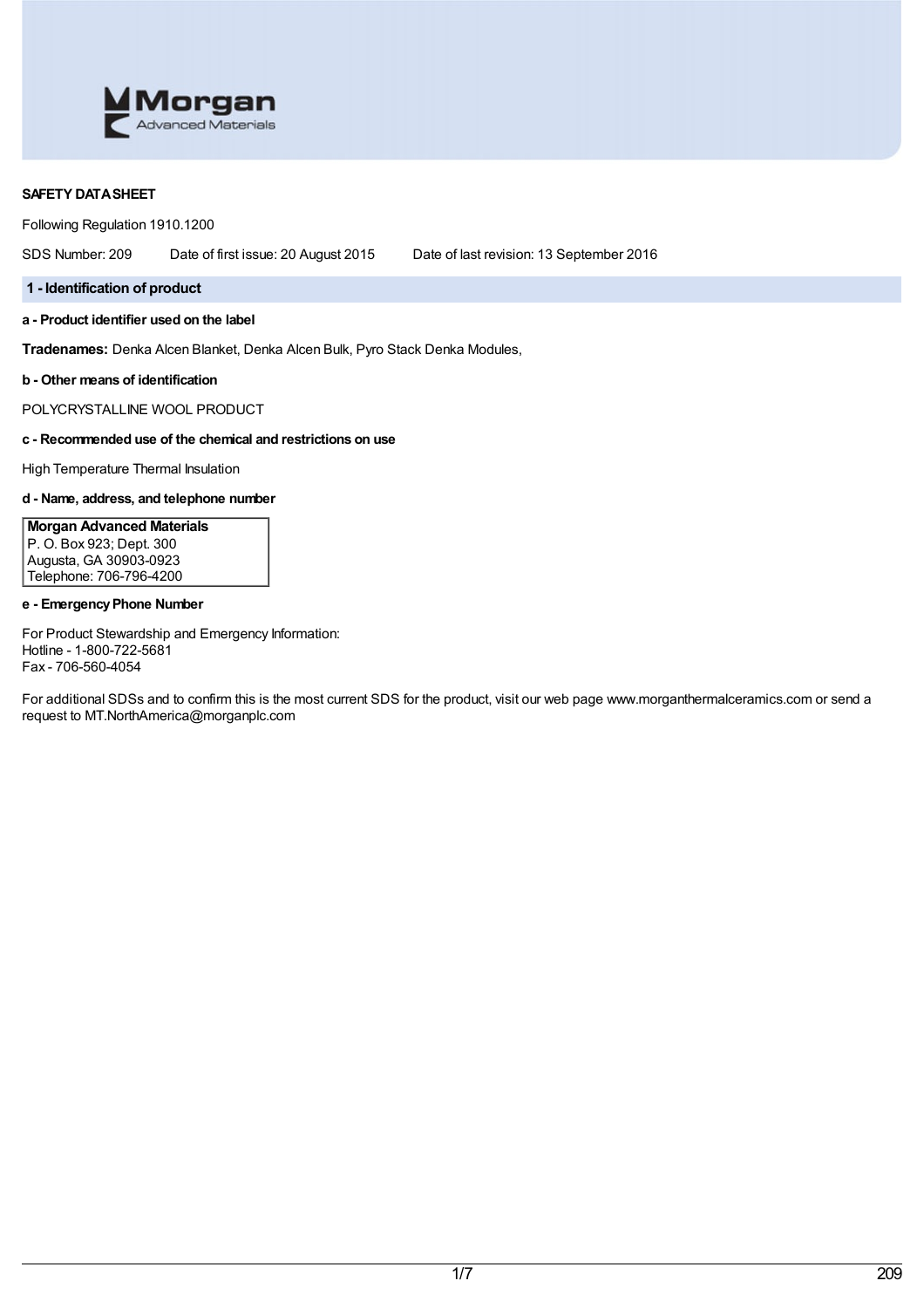#### **2 - Hazard Identification**

## **a - Classification of the chemical in accordance with paragraph (d) of §1910.1200**

IARC, US NTP, and OSHA do not list Mullite fiber or PCW as a carcinogen. However, in 1988 IARC classified man-made mineral fibers including one of the PCWs (Saffil fiber) in this broad category of ceramic fiber as possibly carcinogenic to humans (Refer to Section 11 of this SDS for detail information)

### b - Signal word, hazard statement(s), symbol(s) and precautionary statement(s) in accordance with paragraph (f) of §1910.1200

## **Hazard Pictograms**



### **Signal Words**

Warning

**Hazard Statements**

Suspected of causing cancer by inhalation.

Precautionary Statements

Do not handle until all safety instructions have been read and understood.

Use respiratory protection as required; see section 8 of the Safety Data Sheet.

If concerned about exposure, get medical advice.

Store in a manner to minimize airborne dust.

Dispose of waste in accordance with local, state and federal regulations.

### **Supplementary Information**

May cause temporary mechanical irritation to exposed eyes, skin or respiratory tract.

Minimize exposure to airborne dust.

### **EmergencyOverview**

### **c - Describe anyhazards not otherwise classified that have been identified during the classification process**

Mild mechanical irritation to skin, eyes and upper respiratory system may result from exposure. These effects are usually temporary.

### **d - Mixture Rule**

Not applicable.

| 3 - Composition / Information On Ingredients                                                                                    |                   |             |  |  |  |
|---------------------------------------------------------------------------------------------------------------------------------|-------------------|-------------|--|--|--|
| a - Composition table                                                                                                           |                   |             |  |  |  |
| <b>COMPONENTS</b>                                                                                                               | <b>CAS NUMBER</b> | % BY WEIGHT |  |  |  |
| Polycrystalline Wool (PCW, alumina fiber)                                                                                       | 675106-31-7       | 89-100      |  |  |  |
| * PCW can also be identified by various CAS numbers: 1344-28-1 (fibrous forms of Aluminium Oxide) or 1302-93-8 (Mullite fiber). |                   |             |  |  |  |

### **b - Common Name**

(See Section 8 "Exposure Controls / Personal Protection" for exposure guidelines)

# **d - Impurities and Stabilizing Additives**

Not applicable.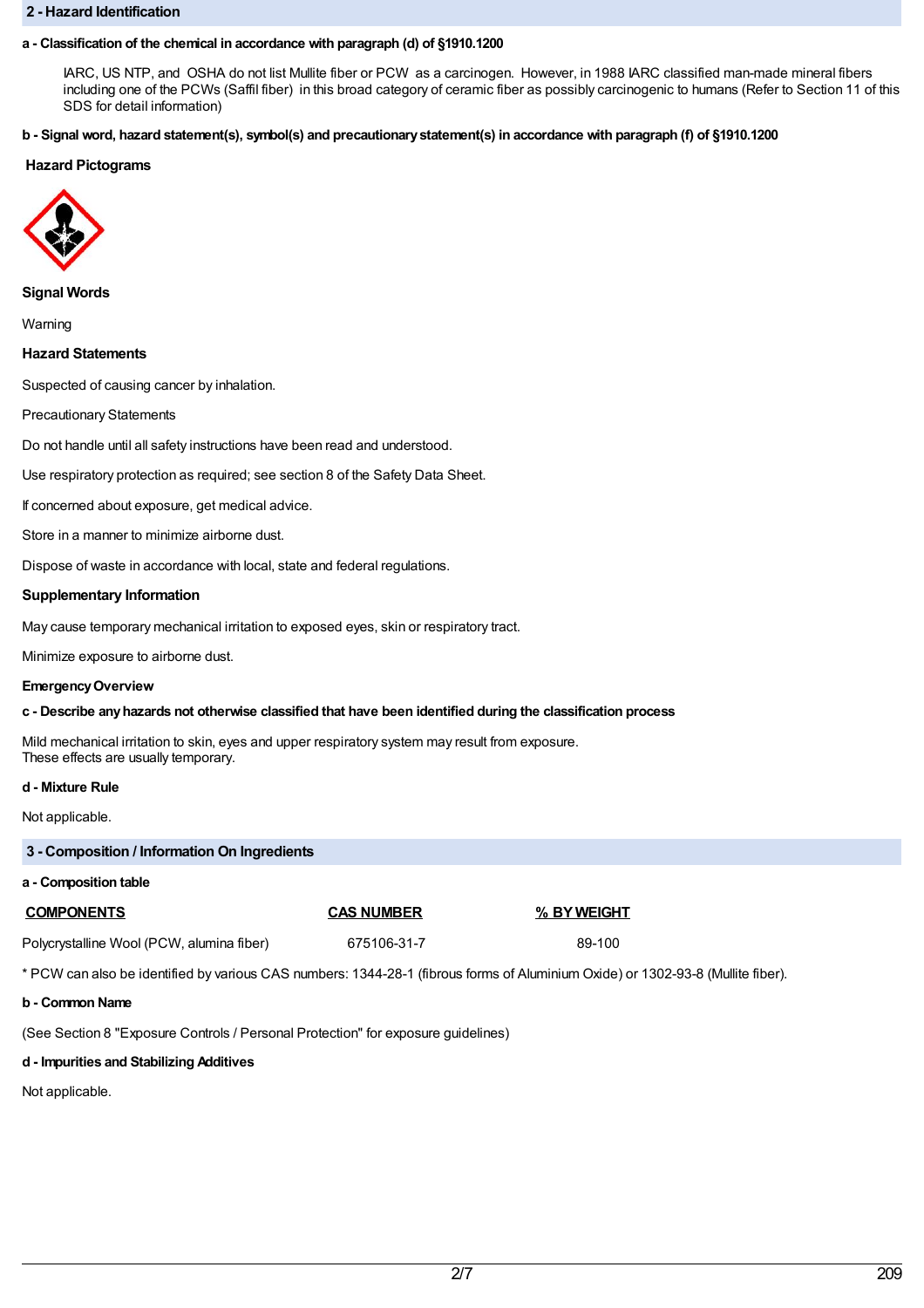#### **4 - First-Aid measures**

a - Description of necessary measures, subdivided according to the different routes of exposure, i.e., inhalation, skin and eye contact, and **ingestion**

### **Eyes**

If eyes become irritated, flush immediately with large amounts of lukewarm water for at least 15 minutes. Eyelids should be held away from the eyeball to ensure thorough rinsing. Do not rub eyes.

#### **Skin**

If skin becomes irritated, remove soiled clothing. Do not rub or scratch exposed skin. Wash area of contact thoroughly with soap and water. Using a skin cream or lotion after washing may be helpful.

#### **Respiratory Tract**

If respiratory tract irritation develops, move the person to a dust free location. See Section 8 for additional measures to reduce or eliminate exposure.

#### **Gastrointestinal**

If gastrointestinal tract irritation develops, move the person to a dust free environment.

### **c - Indication of immediate medical attention and special treatment needed, if necessary**

If symptoms persist, seek medical advice.

#### **5 - Fire-fighting measures**

### **a - Suitable (and unsuitable) extinguishing media and**

Use extinguishing media suitable for type of surrounding fire

### **c - Special Protective Equipment and Precautions for Firefighters**

NFPA Codes: Flammability: 0 Health: 1 Reactivity: 0 Special: 0

### **b - Specific hazards arising fromthe chemical (e.g., nature of anyhazardous combustion products):**

None

### **6 - Accidental Release Measures**

### **a - Personal precautions, protective equipment, and emergencyprocedures**

Minimize airborne dust. Compressed air or dry sweeping should not be used for cleaning. See Section 8 "Exposure Controls / Personal Protection" for exposure guidelines.

### **b - Methods and materials for containment and cleaning up**

Pick up large pieces and dispose in a closed container. Follow precaution stated in above section for clean up.

### **7 - Handling and storage**

### **a - Precautions for safe handling**

Handle fiber carefully. Dust generationshould be minimized. Good housekeeping and hygiene practices should be followed during handling. Do not use compressed air for clean-up.

### **b - Conditions for safe storage, including anyincompatibilities**

Store in a manner to minimize airborne dust.

### **c - emptycontainers**

Product packaging may contain residue. Do not reuse.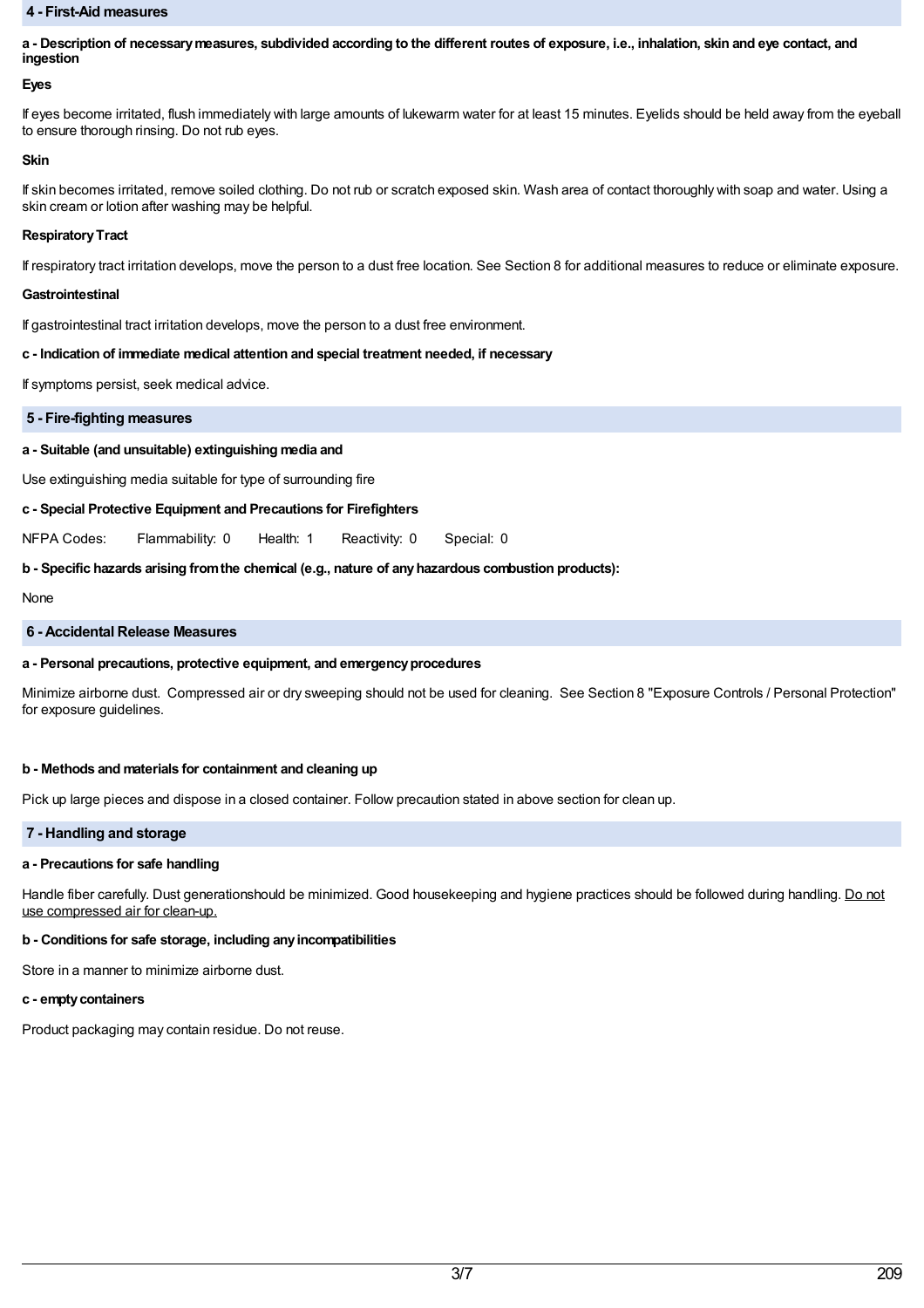### **8 - Risk Management Measures / Exposures Controls / Personal Protection**

a - OSHA permissible exposure limit (PEL), American Conference of Governmental Industrial Hygienists (ACGIH) Threshold Limit Value (TLV), and any other exposure limit used or recommended by the chemical manufacturer, importer, or employer preparing the safety data sheet, where **available**

| <b>EXPOSURE GUIDELINES</b>                                                                                                                                                                                                                                                                                                                                                                                                                      |                  |                  |                                      |  |  |
|-------------------------------------------------------------------------------------------------------------------------------------------------------------------------------------------------------------------------------------------------------------------------------------------------------------------------------------------------------------------------------------------------------------------------------------------------|------------------|------------------|--------------------------------------|--|--|
| <b>MAJOR COMPONENT</b>                                                                                                                                                                                                                                                                                                                                                                                                                          | IOSHA PEL        | <b>ACGIH TLV</b> | <b>MANUFACTURER'S</b><br><b>IREG</b> |  |  |
| Polycrystalline Wool (PCW)                                                                                                                                                                                                                                                                                                                                                                                                                      | None Established | None Established | $1$ f/cc                             |  |  |
|                                                                                                                                                                                                                                                                                                                                                                                                                                                 |                  |                  |                                      |  |  |
|                                                                                                                                                                                                                                                                                                                                                                                                                                                 |                  |                  |                                      |  |  |
| OTHER OCCUPATIONAL EXPOSURE LEVELS (OEL)<br>Industrial hygiene standards and occupational exposure limits vary between countries and local<br>jurisdictions. Check which exposure levels apply to your facility and comply with local regulations. If no<br>regulatory dust or other standards apply, a qualified industrial hygienist can assist with a specific<br>workplace evaluation including recommendations for respiratory protection. |                  |                  |                                      |  |  |

# **b - Appropriate Engineering Controls**

Use engineering controls such as local exhaust ventilation, point of generation dust collection, down draft work stations, emission controlling tool designs and materials handling equipment designed to minimize airborne fiber emissions.

# **c - Individual protection measures, such as personal protective equipment**

# **PPE - Skin**

Wear gloves and work clothes, which are loose fitting at the neck and wrists. Soiled clothes should be cleaned to remove excess fibers before being taken off (e.g. use vacuum cleaning, not compressed air).

# **PPE - Eye**

As necessary wear goggles or safety glasses with side shields.

# **PPE – Respiratory**

A suitable dust mask is recommended if dust generation is considered possible and should be worn if workplace exposure levels exceed the occupational exposure guidelines above. The selection of a suitable mask will depend upon the likely atmospheric concentration and the performance data of the mask. Check with protective equipment manufacturer's data. The evaluation of workplace hazards and the identification of appropriate respiratory protection is best performed, on a case-by-case basis, by a qualified Industrial Hygienist.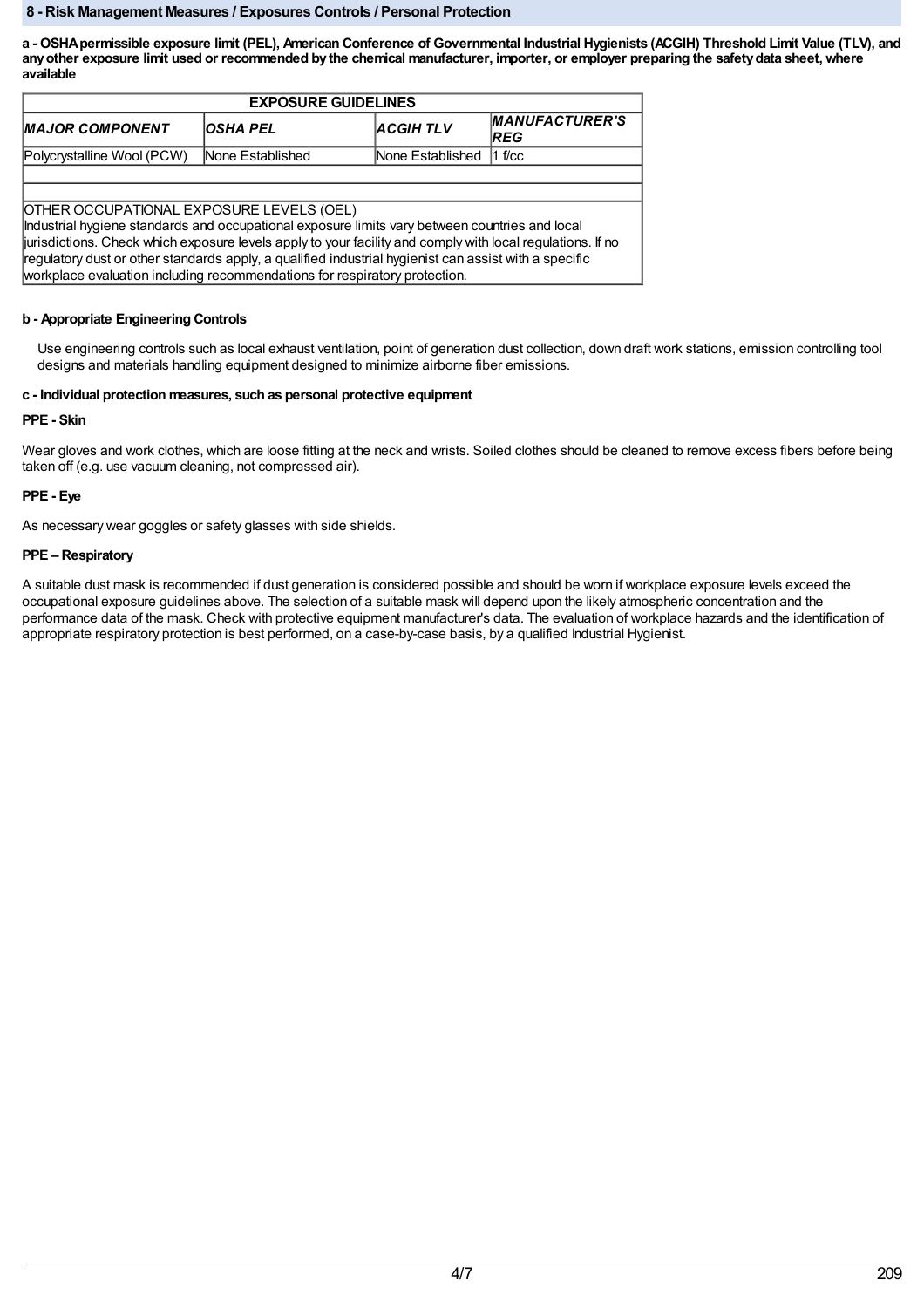### **9 - Physical and chemical properties**

| a - Appearance                                   | White odorless wool-like fibrous material |
|--------------------------------------------------|-------------------------------------------|
| b -Odor                                          | Not applicable                            |
| c - Odor Threshold                               | Not applicable                            |
| e-pH                                             | Not applicable                            |
| d - Melting Point                                | >3270°F (>1800°C)                         |
| f-Initial Boiling Point/Range                    | Not applicable                            |
| g-Flashpoint                                     | Not applicable                            |
| h - Evaporation Rate                             | Not applicable                            |
| i - Flammability                                 | Not applicable                            |
| j - Upper/Lower Flammability or Explosive Limits | Not applicable                            |
| <b>k-VAPOR PRESSURE</b>                          | Not applicable                            |
| <b>I-VAPOR DENSITY</b>                           | Not applicable                            |
| m - Solubility                                   | Not Applicable                            |
| n - Relative Density                             | $2.50 - 2.75$                             |
| o - Partition Coefficient: n-Octanol/water       | Not applicable                            |
| p - Auto-ignition temperature                    | Not applicable                            |
| q - Decomposition Temperature                    | Not applicable                            |
| r - Viscosity                                    | Not applicable                            |
|                                                  |                                           |

**10 - Stability and Reactivity**

## **a - Reactivity**

**b - Chemical Stability**

This is a stable material.

#### **c - Possibilityof Hazardous Reaction**

Not applicable.

### **d - Conditions to Avoid**

Please refer to handling and storage advise in Section 7.

### **e - Incompatible Materials**

None

### **f - Hazardous decomposition products**

None

## **11 - Toxicological information**

### **a - TOXICOKINETICS, METABOLISM AND DISTRIBUTION**

### **HEALTH DATA SUMMARY:**

Exposure is predominantly by inhalation or ingestion. Man made vitreous fibers of a similar size to PCW have not been shown to migrate from the lung and/or gut and do not become located in other organs of the body

### **Irritation**

May cause temporary mechanical irritation of skin, eyes and throat during use. May result in slight temporary reddening of the skin which abates after exposure stops.

## **b - Acute Toxicity**

## **c - Epidemiology**

## **d - Toxicology**

Lifetime rat inhalation studies in the rat on PCW fibers at the maximum levels achievable have shown no evidence of lung cancer, lung fibrosis or any other adverse effect, apart from a minimal pulmonary response typical of that of a 'low toxicity dust'.

Also, a lifetime feeding study in rats has produced no evidence of any adverse effects at levels up to 2.5 % in the diet.

Intraperitoneal, intratracheal and intrapleural studies in rats, together with two in vitro tests, all showed negative results whereas asbestos and crystalline silica which were used as positive controls (where relevant) produced positive responses.

# **International Agencyfor Research on Cancer and National ToxicologyProgram**

IARC, NTP, and OSHA do not list Mullite fiber or PCW as a carcinogen.However, in 1988 IARC classified man-made mineral fibers as possible human carcinogens (2B) and, at that time, one of the PCWs (Saffil fiber) was included in this broad category of ceramic fiber carcinogenic classification.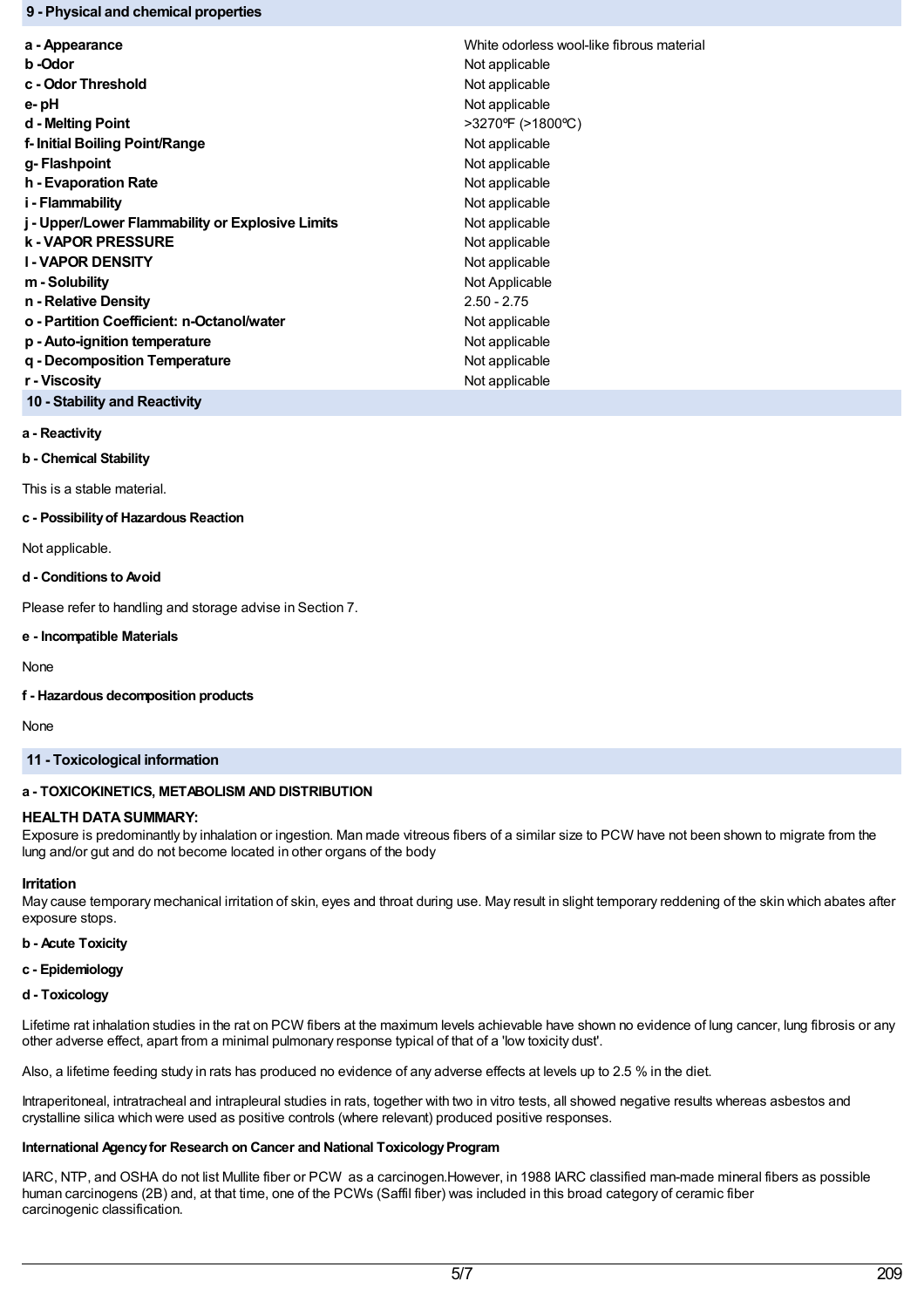## **12 - Ecological information**

### **a - Ecotoxicity(aquatic and terrestrial, where available)**

No data available.

## **c - Bioaccumulative potential**

**d - Mobilityin soil**

No mobility in soil.

### **e - Other adverse effects (such as hazardous to the ozone layer**

No adverse effects of this material on the environment are anticipated.

### **13 - Disposal Considerations**

#### **Waste Management and Disposal**

To prevent waste materials from becoming airborne during waste storage, transportation and disposal, a covered container or plastic bagging is recommended.

## **Additional information**

## **14 - Transport information**

# **a - UN number.**

Hazard Class: Not Regulated United Nations (UN) Number: Not Applicable Labels: Not Applicable North America (NA) Number: Not Applicable Placards: Not Applicable Bill of Lading: Product Name

### **b - UN proper shipping name**

Not applicable.

**c - Transport hazard class(es)**

Not applicable.

**d - Packing group, if applicable**

Not applicable.

**e - Environmental hazards (e.g., Marine pollutant (Yes/No))**

No.

**f - Transport in bulk (according to Annex II of MARPOL 73/78 and the IBC Code)**

Not regulated.

g - Special precautions which a user needs to be aware of, or needs to comply with, in connection with transport or conveyance either within or **outside their premises**

Not applicable.

### **International**

INTERNATIONAL Canadian TDG Hazard Class & PIN: Not regulated Not classified as dangerous goods under ADR (road), RID (train), IATA (air) or IMDG (ship).